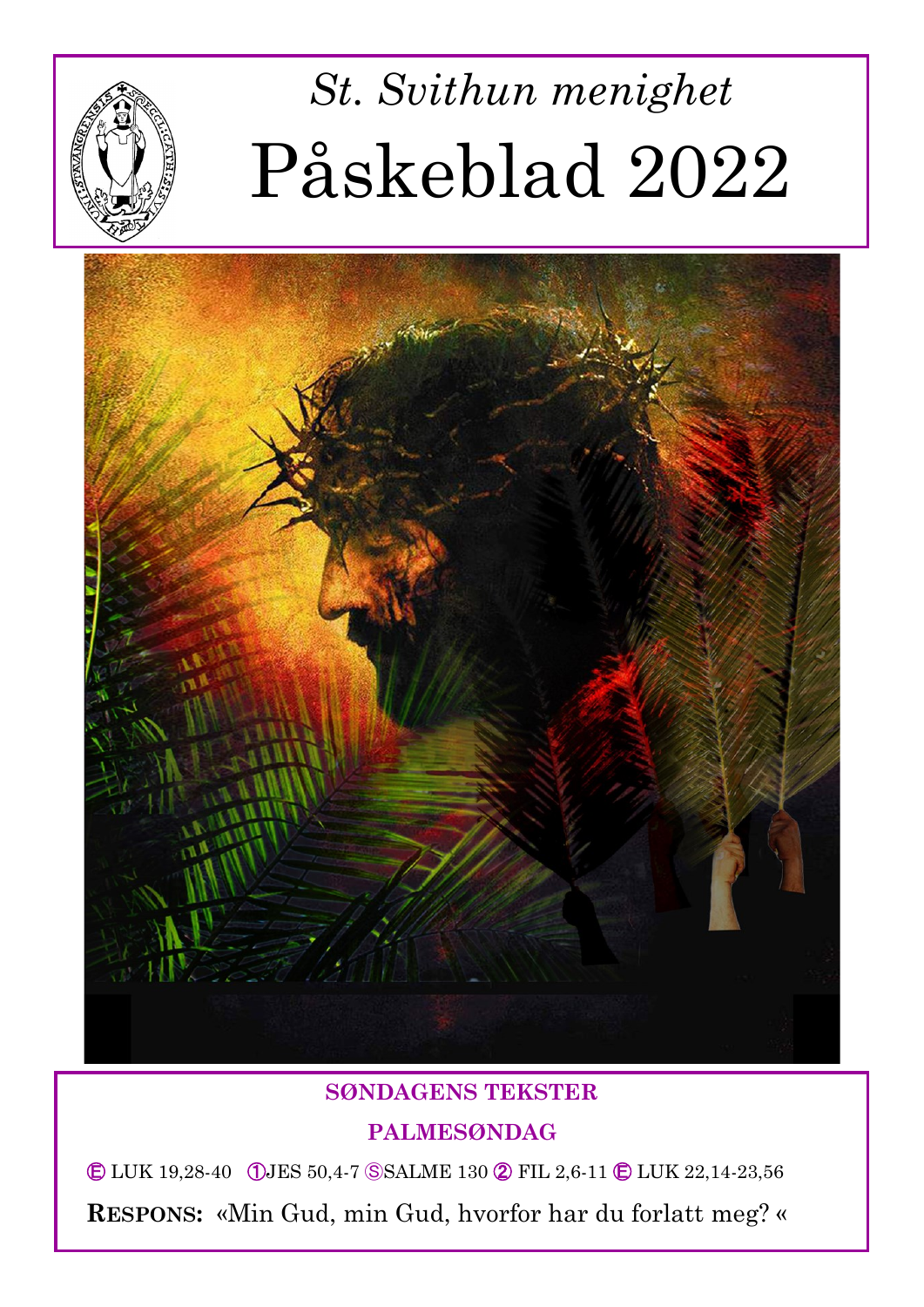# **WHO KILLED JESUS ?**

As we begin Holy Week, our Church recommends us to contemplate the mystery of Our Lord's Passion and Death.

He had already understood that He was to give himself when He said, "unless a grain of wheat falls into the earth and dies, it remains just a single grain; but if it dies, it bears much fruit" (Jn 12:24). And more, He tells us: "no one takes it from me, I lay it down of my own accord", (Jn 10:18). This is to say, voluntarily, freely, in full control of his destiny. He knew that following the Father's Plan could mean his own violent death and many times, being with his disciples, he had foreseen that end of the story. But this freely laying down of Jesus' life doesn't mean that he wished his violent death. As we know, he prayed in Gethsemane, that the Father would remove that violent destiny at the end of his way, but only according to the Father's will.

Although Jesus voluntarily laid down his life, there are many guilty characters: the Priests in the Temple and the rest of the authorities who try to get rid of an enemy they considered dangerous for their own interests; Pilate who, though aware of Jesus innocence, does not commit himself in saving him; his dear apostles and disciples, who abandoned him at the time of the announced proof; Peter, that, perhaps because of cowardice or perhaps because he is not able to understand Jesus' nonresistance, denies him and he does it three times; crowds who have received cares from a leader who after all gave answer to their expectations, now do not appear to defend him; finally, Judas, who betrays him and gives him away playing a necessary and also voluntarily role.

Why are all these guilty actions shown to us? I propose they represent the whole mankind, and not just that in Jesus' time. All humanity, of all times, is responsible for Jesus' death.

This means that we are also responsible. During Holy Week we are not mere observers of a drama. We are part of it. We know that if we had been there, we would have been as neglectful as Pilate, or indifferent like crowds, or as intolerants as priesthood, or as fearful as the apostles, or as narrow minded as Peter, or even traitors as Judas. Every Christian knows he isn't innocent of Our Lord's Death.

This is our Christian nature: We are saved by Jesus Our Lord only if we recognize ourselves as part of a guilty mankind and thus we will be able to be resurrected to a new life with Him. May this Holy Week renew us in our desire to be faithful in following our Lord's way.

 **Fr. Juan Carlos**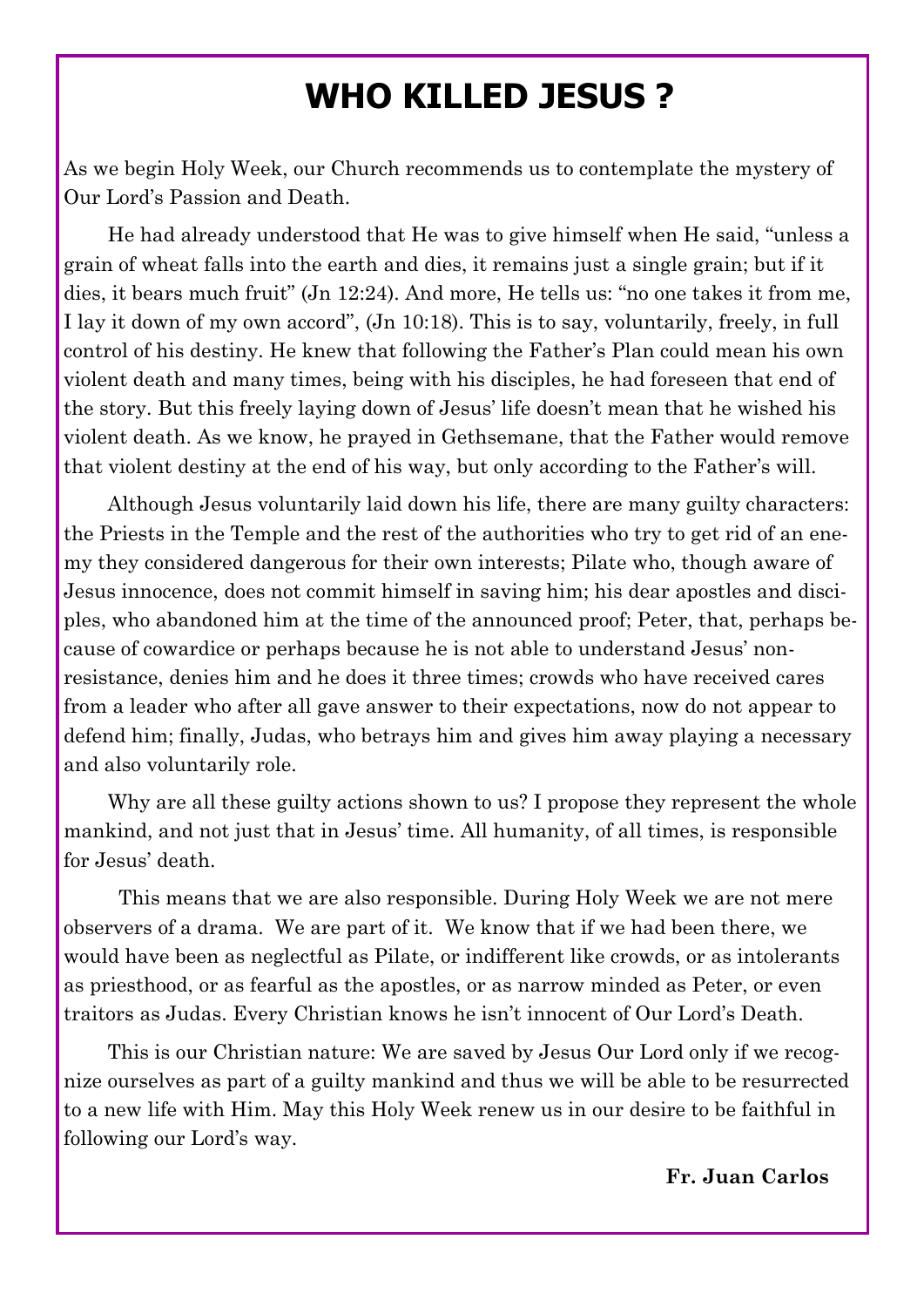## **MESSETIDER I DEN STILLE UKE OG PÅSKE 2022**



#### **SKJÆRTORSDAG TORSDAG 14.APRIL**

 Kl. 18.00 Messe på norsk Kl. 14.00 Messe på polsk Kl. 16.00 Messe på vietnamesisk Kl. 20.00 Messe på engelsk **VÅKENATT**  Kl. 19.30-20.30 Alle Kl. 20.30-21.30 Vietnam. sjelesorg Kl. 21.30-22.30 Spansk sjelesorg Kl. 22.30-23.30 Polsk sjelesorg

Kl. 23.30-00.00 Stille – Felles

### **LANGFREDAG FREDAG 15. APRIL**

Kl. 11.00 Liturgi på engelsk Kl. 13.00 Liturgi på vietnamesisk Kl. 15.00 Liturgi på norsk Økumenisk korsveivandring i byen etter langfredagsliturgi Kl. 17.00 Liturgi på polsk Kl. 19.00 Liturgi på spansk

Kl. 21.00 Korsveiandakt (VIE)

# **PÅSKEAFTEN LØRDAG 16.APRIL**

- Kl. 10-13 Velsignelse av påskemat
- Kl. 14.00 Vigilie på polsk
- Kl. 16.30 Vigilie på engelsk
- Kl. 18.30 Vigilie på vietnamesisk
- Kl. 21.00 Vigilie på norsk

#### **HERRENS OPPSTANDELSE**

#### **SØNDAG 17. APRIL**

- Kl. 07.00 Messe på polsk
- Kl. 09.00 Messe på ukrainsk -Kapellet
- Kl. 09.30 Messe på engelsk
- Kl. 11.00 Messe på norsk
- Kl. 12.30 Messe på polsk
- Kl. 14.00 Messe på vietnamesisk
- Kl. 16.00 Messe på polsk (Eigerøy)
- Kl. 17.30 Messe på engelsk
- Kl. 19.00 Messe på spansk

#### **ANDRE PÅSKEDAG**

#### **MANDAG 18.APRIL**

Kl. 11.00 Koncelebrasjonsmesse

Kl. 12.30 Messe på polsk

#### **INGEN MESSE KL. 18.00**

#### **Skriftemål:**

Prestene er tilgjengelig for skriftemål 30 minutter før kveldsmessen fra mandag – fredag. *Dette gjelder ikke for Triduum.*  For tider utenom, kan dette avtales med prestene.